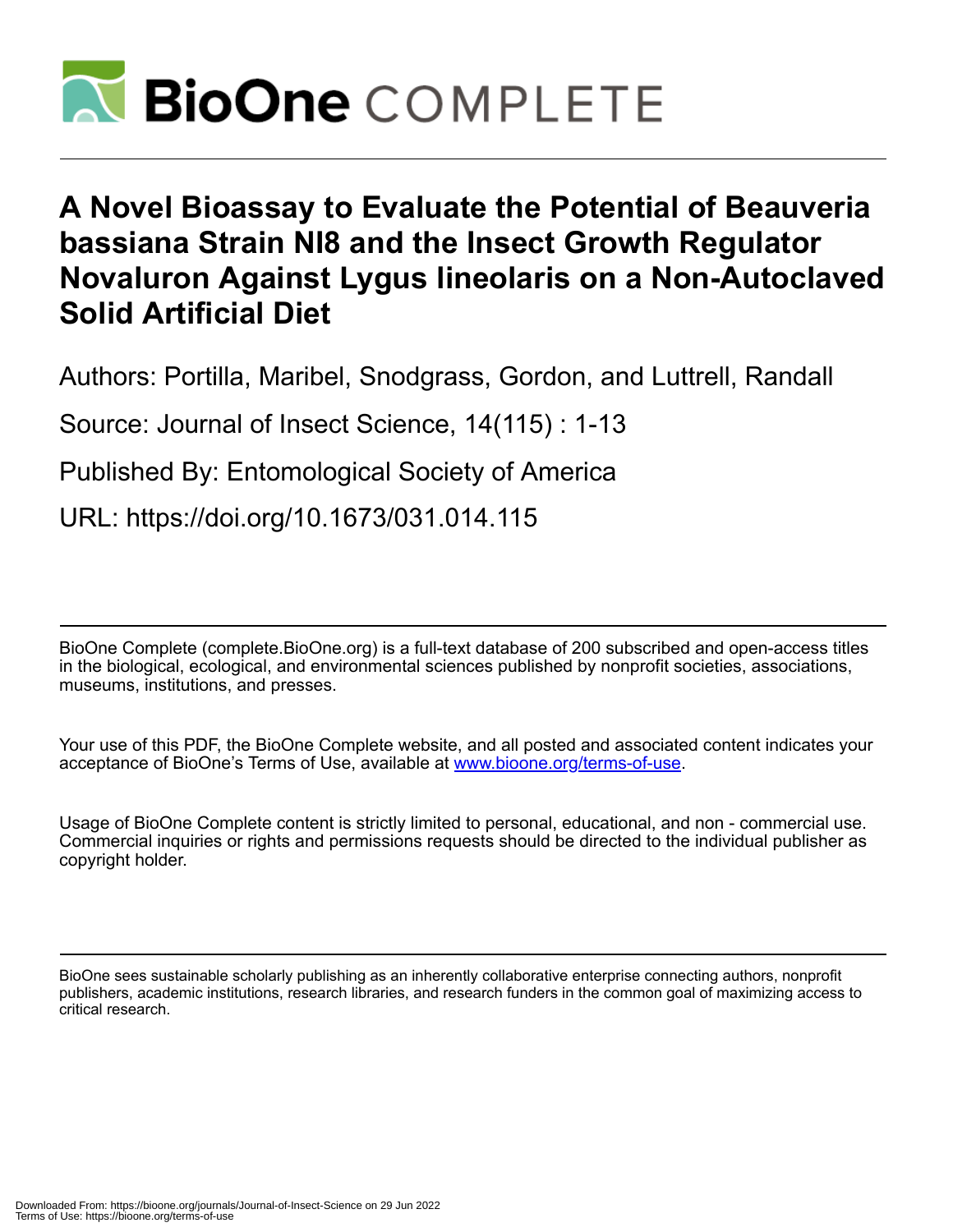

## **A novel bioassay to evaluate the potential of** *Beauveria bassiana* **strain NI8 and the insect growth regulator novaluron against** *Lygus lineolaris* **on a non-autoclaved solid artificial diet**

Maribel Portillaa, Gordon Snodgrass, and Randall Luttrell

U.S. Department of Agriculture, Agricultural Research Service, Stoneville, MS 38732

## **Abstract**

A non-autoclaved solid diet was used to evaluate the entomopathogenic fungus *Beauveria bassiana* (Balsamo) Vuillemin (Hypocreales: Clavicipitaceae) strain NI8 and the insect growth regulator novaluron (Diamond® 0.83EC insecticide) for control of the tarnished plant bug, *Lygus lineolaris* (Palisot de Beauvois) (Hemiptera: Miridae). The diet was composed of toasted wheat germ, ground lima bean meal, soy flour, yolk of chicken eggs, inhibitor, and agar. It was prepared in one step by blending the ingredients in boiling water. The diet was used to bioassay *L. lineolaris* from the second instar to the adult stage. Fourth and fifth instars and adults of *L. lineolaris* were more susceptible than second and third instars to infection by *B. bassiana*, whereas second, third, and fourth instars had higher mortality than fifth instars 10 days after exposure to novaluron. No effects on longevity were observed in adults treated with novaluron when compared with the control, but longevity was significantly different from that of adults exposed to *B. bassiana*. Adults of *L. lineolaris* were maintained for over a month without changing the diet. The nonautoclaved diet is semi-liquid before it cools, which facilitates the mechanics of diet packaging similar to food packaging or lepidopteran diet preparation. This solid artificial diet for *Lygus* bugs provides improved research capacity for studying the ecology and susceptibility of *Lygus* spp. to a number of different control agents, including beneficial organisms, insect pathogens, and insecticidal toxins being developed for transgenic technologies.

**Keywords:** bioassay, biocontrol **Correspondence:** a maribel.portilla@ars.usda.gov **Editor:** Stefan Jaronski was editor of this paper. **Received:** 1 October 2012 **Accepted:** 27 September 2013 **Published:** 1 September 2014 **Copyright:** This is an open access paper. We use the Creative Commons Attribution 3.0 license that permits unrestricted use, provided that the paper is properly attributed. **ISSN:** 1536-2442 | Vol. 14, Number 115

#### **Cite this paper as:**

Portilla M, Snodgrass G, Luttrell R. 2014. A novel bioassay to evaluate the potential of *Beauveria bassiana* strain NI8 and the insect growth regulator novaluron against *Lygus lineolaris* on a non-autoclaved solid artificial diet. *Journal of Insect Science* 14(115). Available online: http://www.insectscience.org/14.115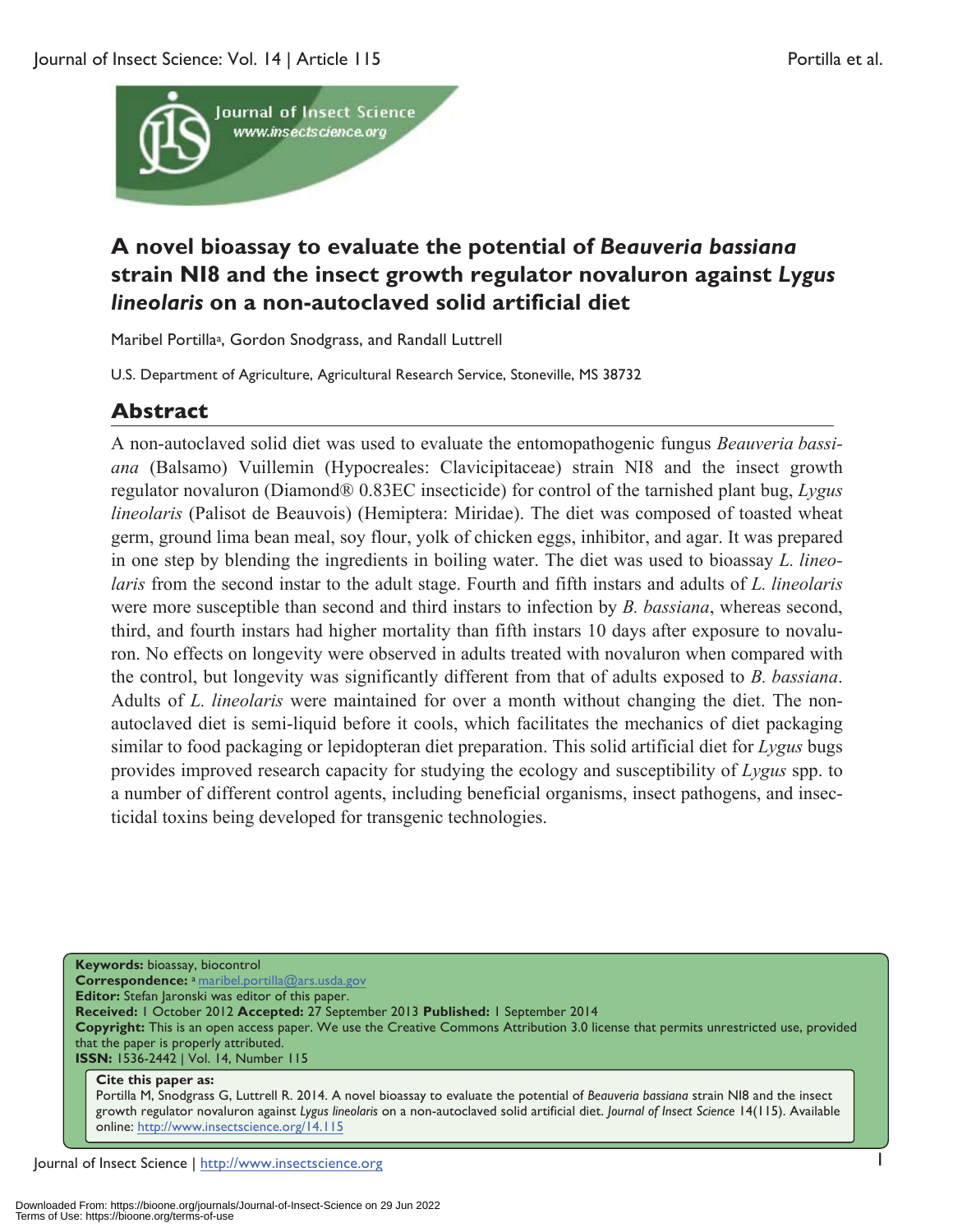#### **Introduction**

The tarnished plant bug, *Lygus lineolaris* (Palisot de Beauvois) (Hemiptera: Miridae), attacks a wide variety of economically important herbaceous plants, vegetable crops, commercial flowering plants, fruit trees, and nursery stock (Kelton 1975). Half of the cultivated plant species grown in the U.S. are listed as host plants for tarnished plant bugs (Capinera 2001). *Lygus lineolaris* is a common pest of cotton, *Gossypium hirsutum* L. (Malvales: Malvaceae), throughout the southern and southeastern areas of the U.S. Cotton Belt. Yield losses in cotton due to this pest vary temporally and spatially (Leonard and Cook 2007). Snodgrass et al. (2011) mentioned that species of *Lygus* in the U.S. infested >3 million ha of cotton in 2006, resulting in a yield loss of  $>240,000$  bales (\$75) million based on a 218 kg bale and \$1.43/kg). Across the mid-south states of Arkansas, Louisiana, and Mississippi from 1991 to 2005, tarnished plant bugs infested 77-99% of cotton acreage (Leonard and Cook 2007).

In the Delta Region of Mississippi, the frequency of insecticide use against *L. lineolaris* has varied and increased during the last 15 years. The annual number of insecticide applications in this area from 1991 to 1993 was less than one, but in 2006 an estimated 95% of Delta cotton (327,267 ha) was infested with tarnished plant bugs and received on average more than three insecticide applications (Snodgrass et al. 2009). The cost of these control strategies has increased 10-fold, from \$5 million to greater than \$50 million in a time period of 15 years. One of the primary factors for this change is the wide commercialization and adoption of transgenic Bt cotton, which reduced early-season insecticide use for control of lepidopteran pests. This allowed *L. lineolaris* and other hemipteran pest popula-

tions previously suppressed by insecticides used for lepidopteran pests to progressively increase worldwide (Liu et al. 2010). Effective management of *L. lineolaris* in cotton is complicated due to the mobility of the insect, and control has been based largely on insecticides. In 1993, a population of *L. lineolaris* in the Mississippi Delta was found to be highly resistant to pyrethroid insecticides, with multiple resistance to some organophosphate and cyclodiene insecticides (Snodgrass 1996). Since then, resistance to pyrethroid and organophosphate insecticides has become widespread throughout the mid-south (Snodgrass 1996, Snodgrass and Scott 2002, Snodgrass et al. 2009).

Among the various alternative methods proposed to control *L. lineolaris*, the insect growth regulator novaluron (Diamond® 0.83EC insecticide) and the entomopathogenic fungus *Beauveria bassiana* (Balsamo) Vuillemin (Hypocreales: Clavicipitaceae) have been tested. Barkley and Ellsworth (2004), Smith et al. (2004), Lund et al. (2006), and Barbour (2008) found that novaluron showed promise as a new management tool for plant bug nymphs. Lund et al. (2006) mentioned that the use of *B. bassiana* for control of *Lygus* spp. in cotton was studied for more than two decades. Some of the investigations showed disadvantages. Leland and Behle (2004, 2005) found that *B. bassiana* was sensitive to high temperature and solar radiation, Noma and Strickler (1999, 2000) cited low adult mortality, Lund et al. (2006) found that *L. lineolaris* nymphs were less vulnerable than adults, and Spurgeon (2010) concluded that use of *B. bassiana* as a rescue treatment against *Lygus* in cotton may not be effective. Other reports have had more encouraging results and advocated additional research for use of the fungus as an alternative *L. lineolaris* control measure. Snodgrass and Elzen (1994)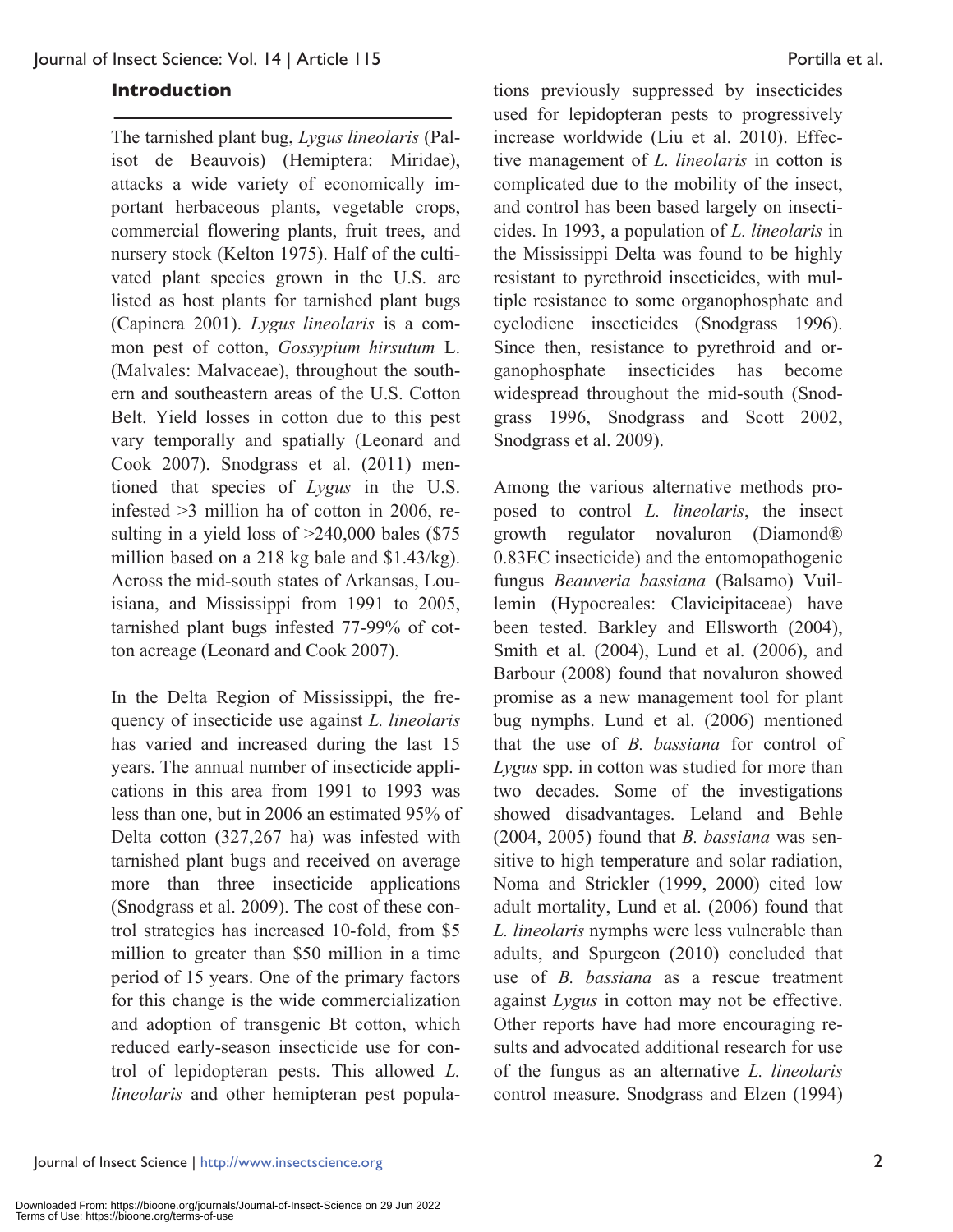found that *B. bassiana* was moderately effective in reducing *L. lineolaris* in cotton at a rate of 1.1 liter/ha (reducing nymphs and adults by 53.8 and 20.2%, respectively). Steinkraus and Tugwell (1997) observed higher susceptibility to *B. bassiana* strains with isolates of the fungus from *L. lineolaris* than with isolates from other sources. Most importantly, a number of different studies indicated that some *B. bassiana* strains can be 10 times more virulent than the commercial strain (GHA) used in early studies. This high virulence was determined based on  $LC_{50}$ , infection, and conidia production. The most promising isolate for control of *L. lineolaris* in the Delta is called NI8 or TPB3 (Leland 2005; Leland et al. 2005; McGuire et al. 2005, 2006). This isolate was found naturally infecting *L. lineolaris* in the Mississippi Delta (Leland and Snodgrass 2005). Fargues and Remaudiere (1977), Velez et al. (1997), and McGuire (2002) suggested that isolates obtained from the environment and host would be more effective than isolates from other sources in controlling the target pest.

Current approaches for the evaluation of *B. bassiana* and novaluron, and any other control option, for activity against *L. lineolaris* rely on field experiments and bioassays using green beans, broccoli, or other material, such as florist wet foam as food (Leland and Snodgrass 2005, Leland 2005, Leland et al. 2005, McGuire et al. 2006). Detailed life-table studies or quantitative estimates of the impact of control agents on *L. lineolaris* life history require a bioassay option to study the impact of prolonged exposure for weeks following contact with the control agent. This is difficult with plant tissues or florist wet foam, which must be replaced routinely over the period of the study. Our bioassay with *L. lineolaris* studied the impact of *B. bassiana* and novaluron on adults and nymphs. It was the first

bioassay that evaluated control agents against *L. lineolaris* by using solid artificial diet throughout its life cycle.

## **Materials and Methods**

#### **Tarnished plant bug colony**

The study was conducted at the U.S. Department of Agriculture (USDA) Agricultural Research Service (ARS) South Insect Management Research Unit (SIMRU) in Stoneville, MS, USA. Adults were from a colony established in 1998 (Portilla et al. 2011) and maintained previously at the USDA-ARS Biological Control Production Research and Rearing Unit (BCPRRU) in Starkville, MS. The colony was reared according to methods described by Portilla et al. (2011) that allowed obtaining sufficient numbers of insects with specific and similar ages. Insects were held in environmental chambers with a photoperiod of 16:8 (L:D), a temperature of  $27^{\circ}C$  ( $\pm 1.5^{\circ}C$ ), and a relative humidity (RH) of  $55\%$  ( $\pm 10\%$ ). For fungal infection and growth inhibition assays, one-day-old second  $(2-I)$ , third  $(3-I)$ , fourth  $(4-I)$ , and fifth instars (5-I) and two-day-old adults (A) of *L. lineolaris* were used.

#### **Diet preparation**

The non-autoclaved solid diet consisted of 13 ingredients (Table 1). The diet was made by mixing the weighed components and blending them in boiling water and yolk from chicken eggs for about 4 min. The final mix (5 mL of diet per cup) was poured into individual 37 mL plastic cups (T-125, Solo Cup Company, www.solocup.com) and kept at room temperature to cool and solidify before use.

#### **Fungal isolate**

The NI8 isolate of *B. bassiana* was obtained from the collection of the USDA-ARS-SIMRU and was produced in a biphasic cul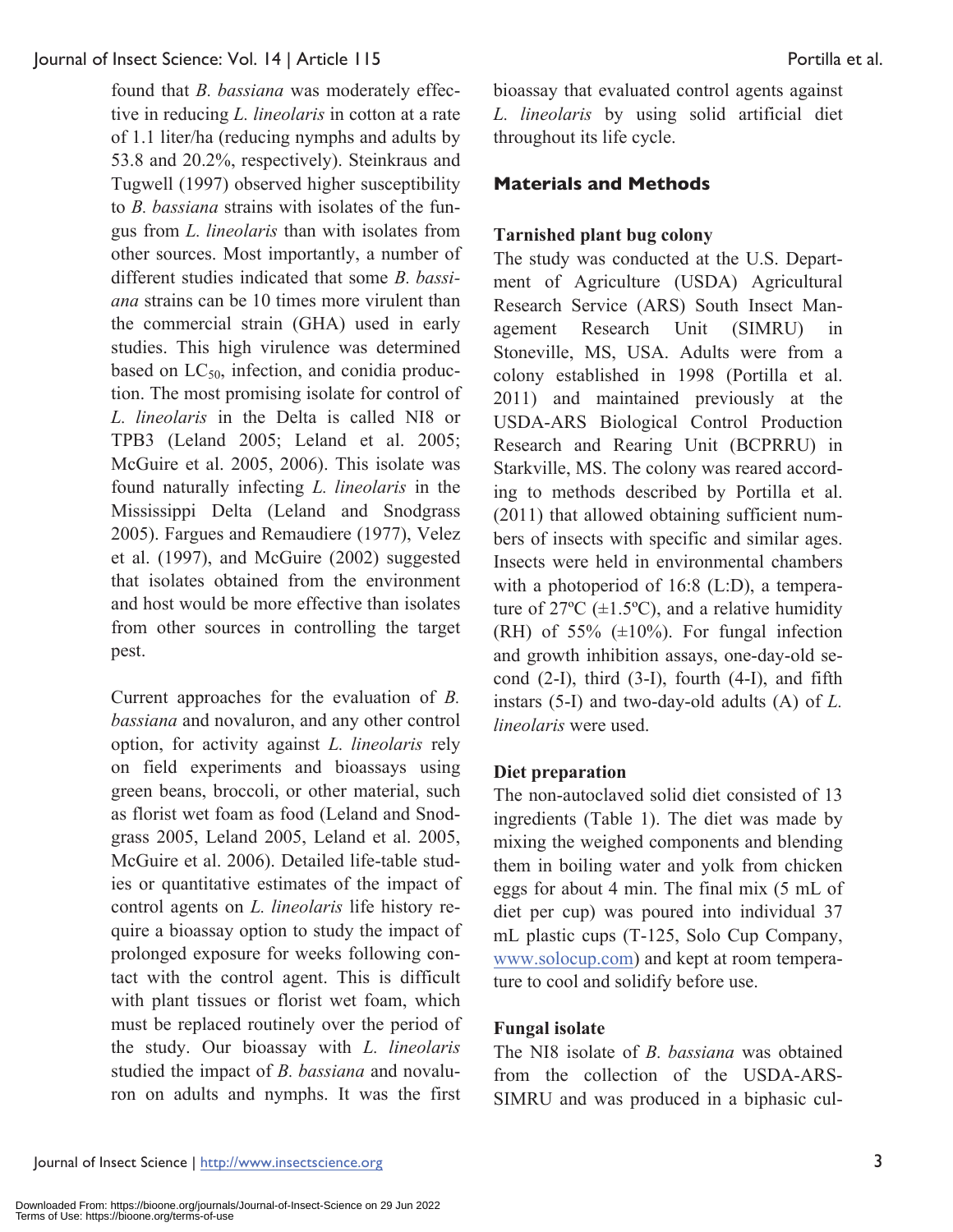**Table 1. Diet components of the new non-autoclaved solid artificial diet for** *L. lineolaris* **(yield per batch: approximately 1 gallon of diet).** 

| Ingredient                              | Amount           | Source                      |
|-----------------------------------------|------------------|-----------------------------|
| <b>Boiled water</b>                     | 3,000 mL         | (not applicable)            |
| Gelcarin GP812                          | 70 g             | Sigma                       |
| Toasted wheat germ<br>$510-16$          | 100 g            | Nutritional<br>Designs Inc. |
| Coarsely ground lima<br>bean meal G1305 | 150g             | <b>Bio-Serv</b>             |
| Soy flour                               | 25g              | <b>Arrowhead Mills</b>      |
| Sugar                                   | 156 g            | Local grocery<br>store      |
| Chicken egg yolk                        | 12 yolks         | Local grocery<br>store      |
| Vanderzant vitamin<br>mixture V-1007    | 36g              | Sigma                       |
| Propionic acid P1386                    | 4.0 mL           | Sigma                       |
| Phosphoric acid 696017-2                | $0.5$ mL         | Sigma                       |
| Methyl paraben 10234                    | 3.8 <sub>g</sub> | <b>MP</b> Biomedical        |
| Aureomycin                              | 3.8 <sub>g</sub> | Sigma                       |
| Sorbic acid 102937                      | 3.8 <sub>g</sub> | <b>MP</b> Biomedical        |
| Benzoic acid B9300-500                  | 3.0 <sub>g</sub> | Sigma                       |

ture system that simulated industrial-scale production according to the method described for solid-substrate fermentation of *B. bassiana* by Bradley et al. (2002) and Grace and Jaronski (2005). To determine spore germination, harvested spores were examined for spore viability (percentage of germination) (Velez et al. 1997, Grace and Jaronski 2005). Spore concentrations (spores per mm<sup>2</sup>) were quantified by counting spores deposited on five disdisposable microscope cover slips of 2.2  $\text{cm}^2$ (S17525, Fisher Scientific, www.fishersci.com). The spray was done by using a specially designed spray tower modified from a Burgerjon tower (Burgerjon 1956). Cover slips were placed at five locations equally spaced from center to quadrants of a filter-paper-lined Petri dish (15 cm diam × 3 cm depth; 170C, Pioneer Plastics, www.pioneerplastics.com) that was used to spray the insects. After the spray treatment, the Petri dish with cover slips was removed from the spray tower, and each cover slip was placed into a separate vial that contained 2 mL 0.04% Tween 80. The vials were vortexed for

about 1 min to wash the spores from the cover slip into the solution. Numbers of spores suspended in solution from each vial were deterdetermined by using a hemacytometer (Velez et al. 1997, Grace and Jaronski 2005). This process was repeated six times, and the numbers of spores per  $mm<sup>2</sup>$  were analyzed with analysis of variance (ANOVA). Means per location were separated with the Tukey HSD test  $(P = 0.05)$ . Numbers of spores applied were corrected for viability. Harvested spore powder (0.5 g) containing  $7.6 \times 10^{10}$  spores per gram was suspended in 50 mL 0.04% Sylwet L77 and diluted to obtain a final concentration of  $1.5 \times 10^9$  spores per mL. Aliquots of 6 mL of this suspension were sufficient to obtain a desired concentration of about 500 viable spores per  $mm<sup>2</sup>$  to inoculate the *L. lineolaris* stages, a concentration that was similar to that used by Ugine (2011).

#### **Bioassay procedure**

A single-concentration screening assay was conducted to evaluate longevity, mortality, infection, and growth inhibition of *L. lineolaris* treated as nymphs or adults. Twenty groups of 10 insects (four replicate groups of one- to two-day-old 2-I, 3-I, 4-I, and 5-I, and of two-day-old male and female [at equal ratio] adults) were used per treatment (control, fungus, and insecticide). The groups were sprayed with 6 mL of water (control), 6 mL of *B. bassiana* strain NI8 suspension at  $492 \pm 71$ spores per mm<sup>2</sup> (fungus), or 6 mL of the growth regulator Diamond 0.83EC solution (1.44 mL of Diamond 0.83EC [99.6 mg of novaluron per mL] in 50 mL 0.04% Sylwet L77 water solution). All treatments were applied with the specially-designed spray tower modified from a Burgerjon tower. After application, adults and nymphs were released in an insect observation cage (1466A, BioQuip, www.bioquip.com) to let them dry and then transferred individually into a cup with solid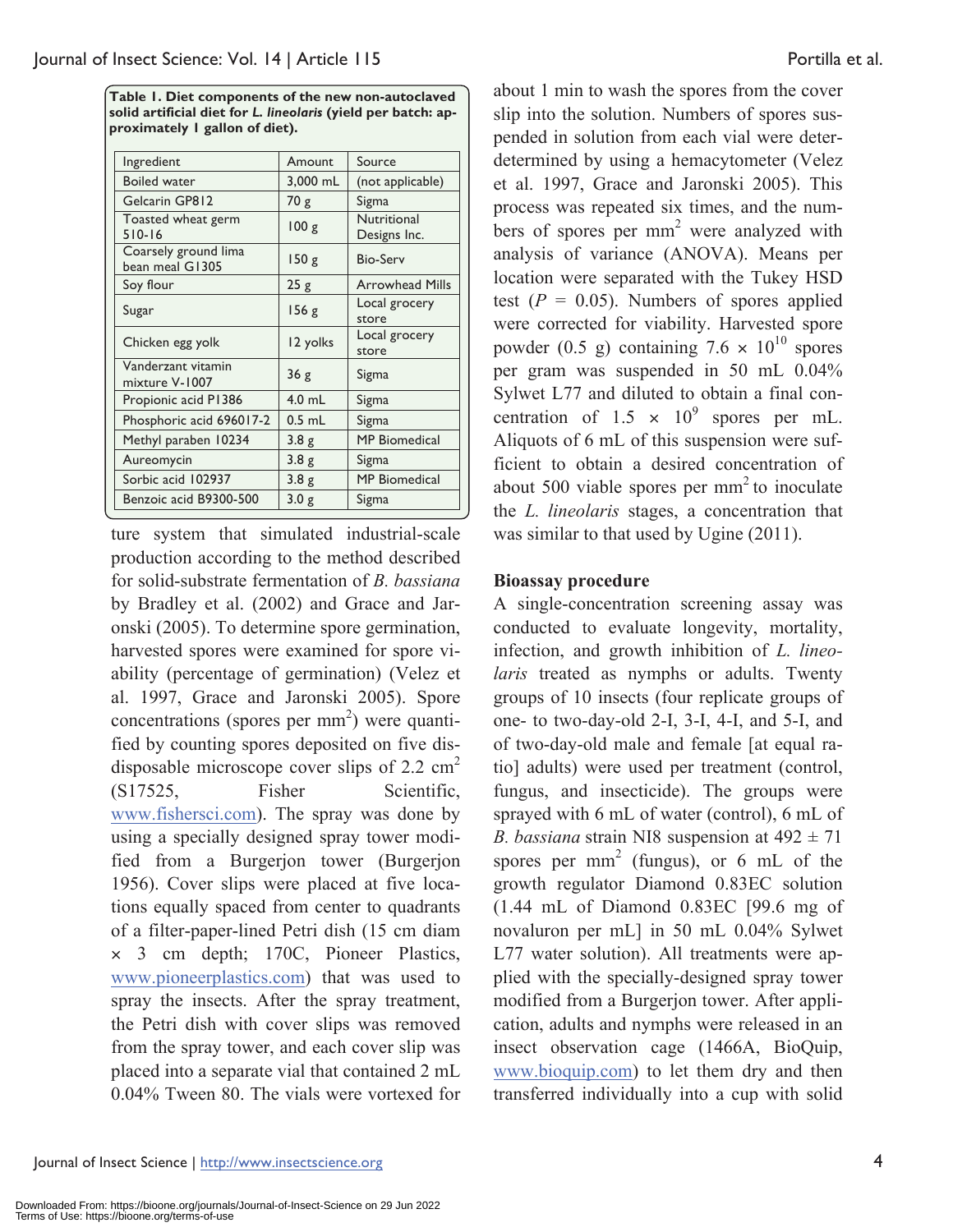diet. Adults and nymphs were examined daily for mortality and for molting (nymphs). Insects sprayed with *B. bassiana* that molted were transferred to a new cup to avoid contact with the infected exuviae. Dead insects were kept in the same cup and were checked daily for sporulation. Adults and nymphs were held in an environmental room at 27ºC, 65% RH, and a photoperiod of 12:12 (L:D). Insects were kept until all were dead.

#### **Statistical analysis**

The experiment was set up as a completely randomized design with a factorial arrangement of  $3 \times 5 \times 3$ 

for mortality and  $3 \times 5$  for longevity and molt (three treatments: water [control], *B. bassiana*, and novaluron; five stages of *L. lineolaris*; and three evaluation times: Day 3, Day 5, and Day 10). Each treatment combination was repeated four times. Statistics were performed using SAS system software (SAS Institute, www.sas.com). Nonparametric estimates of the survival functions of *L. lineolaris* stages were compared between treatments by using the PROC LIFETEST procedure of SAS. The analyses controlled for repetitions of the experiment by using the strata statement, and insect development was included as a covariate in the test statement (Allison 1995). Statistical differences in the survival of *L. lineolaris* stages between the treatments were declared based on the log-rank statistic. Mortality, longevity, fungal infection, sporulation, and molt were analyzed by using the PROC GLM procedure to detect differences between treatments.

**Table 2. Mean (± SE) percentage of mortality in** *L. lineolaris* **fed solid**  *Lygus* **diet and exposed to** *B. bassiana* **or the insect growth regulator novaluron.** 

| Life stage    | Treatment                                                                         | Day 3             | Day 5             | Day 10            |
|---------------|-----------------------------------------------------------------------------------|-------------------|-------------------|-------------------|
| Second instar | Water control                                                                     | $5.0 \pm 0.03$ b  | $12.5 \pm 0.05c$  | $52.5 \pm 0.07$ b |
|               | Novaluron                                                                         | $67.5 \pm 0.07a$  | $90.0 \pm 0.04a$  | 100a              |
|               | B. bassiana                                                                       | $15.0 \pm 0.05$ b | $37.5 \pm 0.07$ b | $67.5 \pm 0.07$ b |
| Third instar  | Water control                                                                     | $5.0 \pm 0.04$ b  | $15.0 \pm 0.05$   | $47.5 \pm 0.07$ b |
|               | Novaluron                                                                         | $27.5 \pm 0.07a$  | $67.5 \pm 0.07a$  | 100a              |
|               | B. bassiana                                                                       | $42.5 \pm 0.08a$  | $62.5 \pm 0.07a$  | $95.0 \pm 0.03a$  |
| Fourth instar | Water control                                                                     | $2.5 \pm 0.02b$   | $12.5 \pm 0.05b$  | $20.0 \pm 0.06$   |
|               | Novaluron                                                                         | $7.5 \pm 0.04$ b  | $27.5 \pm 0.0$    | $97.5 \pm 0.02a$  |
|               | B. bassiana                                                                       | $57.5 \pm 0.07a$  | $92.5 \pm 0.04a$  | $97.5 \pm 0.02a$  |
| Fifth instar  | Water control                                                                     | 0b                | $2.5 \pm 0.02c$   | $5.0 \pm 0.02$    |
|               | Novaluron                                                                         | $20.0 \pm 0.06a$  | $37.5 \pm 0.07$ b | $92.5 \pm 0.04a$  |
|               | B. bassiana                                                                       | $22.5 \pm 0.06a$  | $82.5 \pm 0.06a$  | $97.5 \pm 0.02a$  |
| Adult         | Water control                                                                     | $2.5 \pm 0.02a$   | $7.5 \pm 0.04$ b  | $10.0 \pm 0.04$   |
|               | Novaluron                                                                         | 0a                | 0 <sub>b</sub>    | $2.5 \pm 0.02b$   |
|               | B. bassiana                                                                       | $5.0 \pm 0.03a$   | $75.0 \pm 0.06a$  | $97.5 \pm 0.02a$  |
|               | Means per life stage within a column followed by a different letter were signifi- |                   |                   |                   |

cantly different at  $P \le 0.05$  (Tukey test).

#### **Results**

#### **Age-dependent mortality of** *L. lineolaris*

Novaluron had a highly significant effect on mortality of 2-I of *L. lineolaris* at all evaluation times, Day 3 ( $F = 33.44$ ; df = 2, 17;  $P <$ 0.01), Day 5 ( $F = 42.20$ ; df = 2, 17;  $P < 0.01$ ), and Day 10 ( $F = 14.72$ ; df = 2, 17;  $P < 0.01$ ), when compared with the water control and *B. bassiana* treatment (Table 2). Water-treated and *B. bassiana*-treated 2-I did not differ in mortality at Day 3 and Day 10 (Table 2). The 3-I treated with water had greater survival than those treated with novaluron and *B. bassiana* (Table 2). Mortality of 4-I was greater for *B. bassiana* at Day 3 and Day 5 but similar to novaluron at Day 10 (Table 2). Mortality of 5-I was similar for novaluron and *B. bassiana* at Day 3 and Day 10 (Table 2). At Day 5, mortality of *B. bassiana*–treated 5-I was greater than that of novaluron-treated 5-I (Table 2). Adult mortality was significantly higher in the *B. bassiana* treatment at Day 5  $(F = 77.72$ ; df = 2, 17;  $P < 0.01$ ) and Day 10  $(F = 235.23$ ;  $df = 2$ , 17;  $P < 0.01$ ) than in the water control and the novaluron treatment.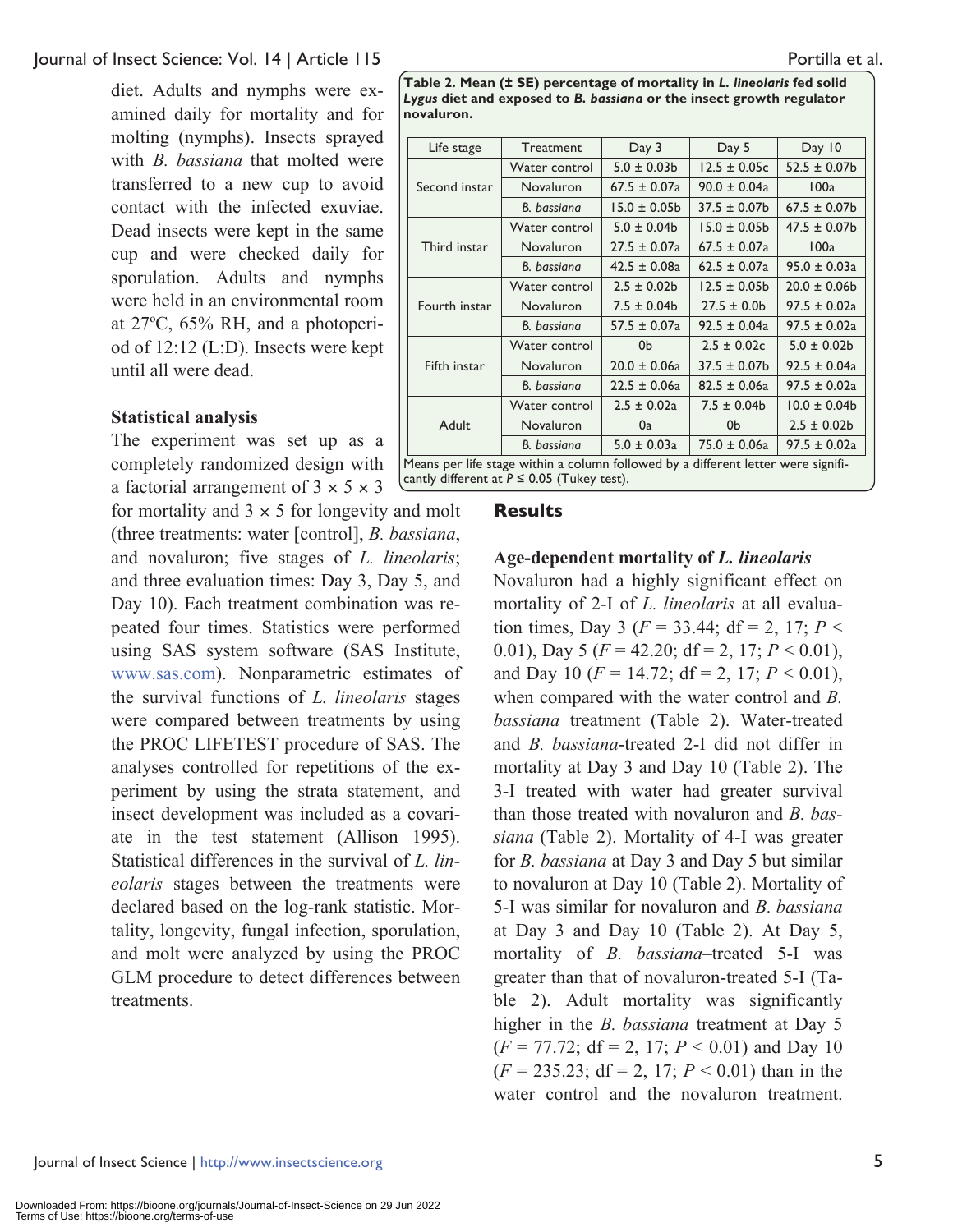**Table 3. Test of equality with the strata statement in PROC LIFETEST for** *L. lineolaris* **fed solid** *Lygus* **diet and exposed to** *B. bassiana* **or novaluron.** 

| Test <sup>a</sup>                                              | $\chi^2$ | DF             | $P > \chi^2$ |
|----------------------------------------------------------------|----------|----------------|--------------|
| Log-rank                                                       | 24.74    | $\overline{2}$ | < 0.0001     |
| Wilcoxon                                                       | 20.68    | $\overline{2}$ | < 0.0001     |
| $-2Log(LR)$                                                    | 9.59     | $\overline{2}$ | 0.008        |
| Log-rank                                                       | 74.77    | $\overline{2}$ | < 0.0001     |
| Wilcoxon                                                       | 63.99    | $\overline{2}$ | < 0.0001     |
| $-2Log(LR)$                                                    | 38.63    | $\overline{2}$ | < 0.0001     |
| Log-rank                                                       | 125.55   | $\overline{2}$ | < 0.0001     |
| Wilcoxon                                                       | 114.14   | $\overline{2}$ | < 0.0001     |
| $-2Log(LR)$                                                    | 63.43    | $\overline{2}$ | < 0.0001     |
| Log-rank                                                       | 143.10   | $\overline{2}$ | < 0.0001     |
| Wilcoxon                                                       | 135.11   | $\overline{2}$ | < 0.0001     |
| $-2Log(LR)$                                                    | 58.38    | $\overline{2}$ | < 0.0001     |
| Log-rank                                                       | 173.90   | $\overline{2}$ | < 0.0001     |
| Wilcoxon                                                       | 156.92   | $\overline{2}$ | < 0.0001     |
| $-2Log(LR)$                                                    | 31.82    | $\overline{2}$ | < 0.0001     |
| <i>a</i> Homogeneity tests of survival curves ( $P = 0.001$ ). |          |                |              |
|                                                                |          |                |              |

Novaluron had no measurable activity against adults. Adult mortality did not show significant differences between treatments at Day 3  $(F = 1.02; df = 2, 17; P = 0.364)$  or between water and novaluron at Day 5 and Day 10 (Table 2).

## **Longevity and growth inhibition**

Survival rates for each combination of treatments and *L. lineolaris* stages are presented in Figures 1 and 2. The log-rank and Wilcoxon tests for homogeneity indicated significant differences between treatments in each *L. lineolaris* stage when compared with the water control (Table 3). Figure 1 showed that 2-I were more likely to survive after fungus application, whereas 5-I were more likely to survive after novaluron application (Figure 2). Table 4 showed a longer mean longevity in the water control for all *L. lineolaris* stages except for adults, where no significant differences were found, when compared with novaluron. No significant differences in longevity were observed between novaluron and *B. bassiana* treatments for 3-I, 4-I, and 5-I (Table 4). Growth inhibition was determined



cial diet) after spray exposure to the entomopathogenic fungus *Beauveria bassiana* (white triangles) or the insect growth regulator nuvaluron (white circles). Controls (black circles) were sprayed with water. High quality figures are available online.

by percentage of molt, and this percentage was highest in all *L. lineolaris* immature stages sprayed with water (control), followed by the insects sprayed with *B. bassiana* (Table 4). Percentage of molt was highly reduced in all immature stages treated with novaluron (Table 4).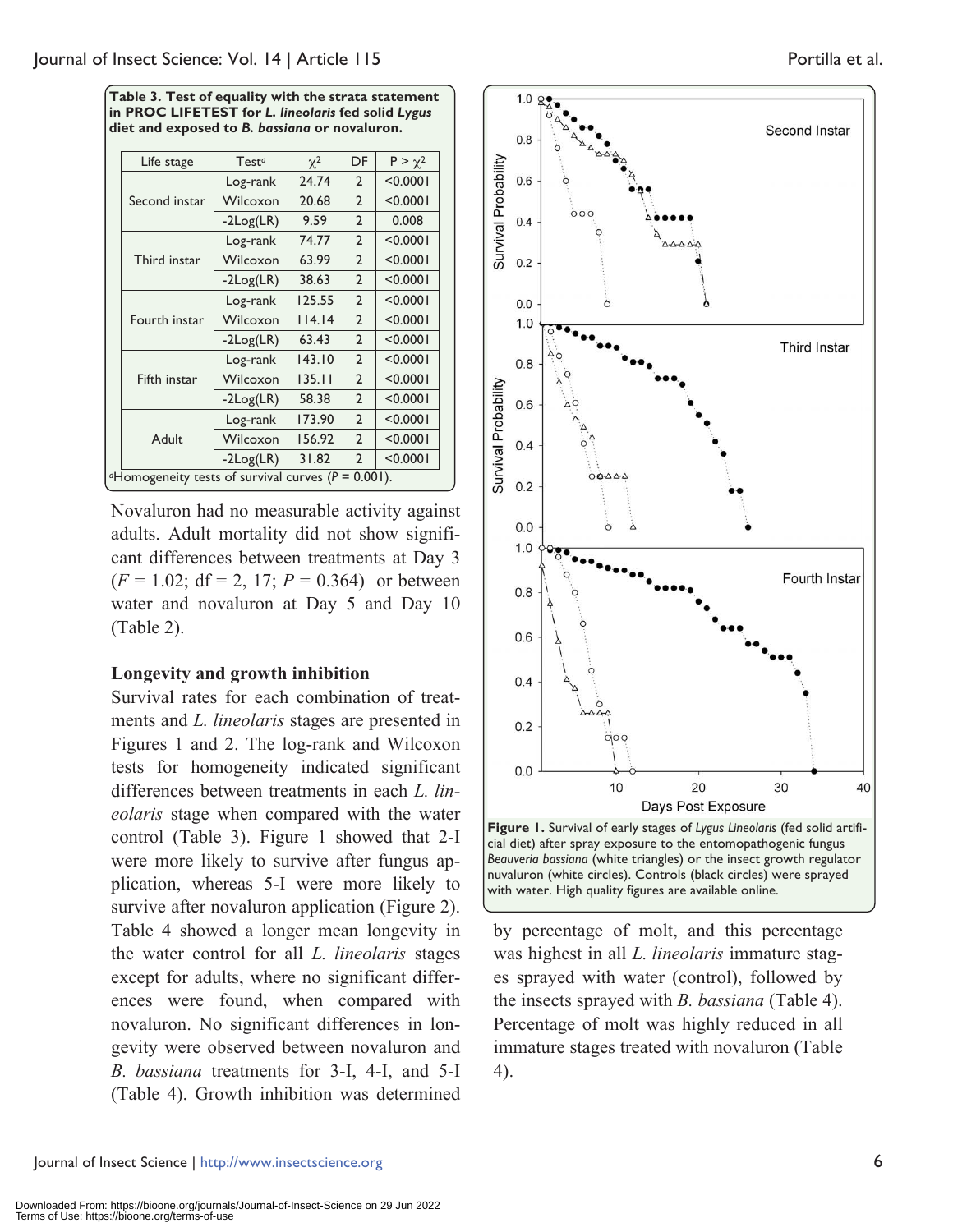

## **Infection by** *B. bassiana* **and percentage of sporulation**

The pathogenicity of *B. bassiana* observed in the bioassayed *L. lineolaris* held on solid *Lygus* diet is shown in Table 5. The percentage of infection of 2-I (on average 52.5%) was significantly lower than that of the rest of the *L. lineolaris* stages (*F* = 13.38; df = 2, 195; *P* < 0.01), and it took about two times longer for 2-I than for later instars and adults to die (Table 5). No significant differences were found in infection rates and days to death between 3- I, 4-I, 5-I, and adults (Table 5). Infection rates and days to death ranged from 85 to 97% and 3.8 to 4.9 days, respectively. No significant differences between stages occurred in days to sporulation ( $F = 13.38$ ; df = 2, 195;  $P > 0.01$ ), **Table 4. Mean (± SE) longevity and growth inhibition in** *L. lineolaris* **fed solid** *Lygus* **diet and exposed to** *B. bassiana* **or novaluron.** 

| Life stage    | <b>Treatment</b>                           | Longevity (days)<br>Molt $(\%)^q$                                      |                   |
|---------------|--------------------------------------------|------------------------------------------------------------------------|-------------------|
|               | Water control                              | $12.0 \pm 1.2c$                                                        | $90.0 \pm 0.04a$  |
| Second instar | Novaluron                                  | $3.33 \pm 0.2a$                                                        | $30.0 \pm 0.07$ b |
|               | B. bassiana                                | $8.4 \pm 0.8$ b                                                        | $92.5 \pm 0.2a$   |
| Third instar  | Water control                              | $12.72 \pm 1.0a$                                                       | $92.5 \pm 0.04a$  |
|               | Novaluron                                  | $4.7 \pm 0.3$ b                                                        | $10.0 \pm 0.07c$  |
|               | B. bassiana                                | $4.87 \pm 0.4b$                                                        | $45.0 \pm 0.07$ b |
| Fourth instar | Water control                              | $19.25 \pm 1.7a$                                                       | 100a              |
|               | Novaluron                                  | $5.87 \pm 0.2b$                                                        | $5.0 \pm 0.03c$   |
|               | B. bassiana                                | $3.87 \pm 0.4b$                                                        | 35.0 ±0.07b       |
|               | Water control                              | $21.37 \pm 1.3a$                                                       | 100a              |
| Fifth instar  | Novaluron                                  | $6.55 \pm 0.9b$                                                        | $22.5 \pm 0.06c$  |
|               | B. bassiana                                | $4.5 \pm 0.3$ b                                                        | $80.0 \pm 0.06$   |
| Adult         | Water control                              | $20.47 \pm 1.2$                                                        | n/a               |
|               | Novaluron                                  | $21.57 \pm 0.9$                                                        | n/a               |
|               | <b>B.</b> bassiana                         | $5.18 \pm 0.2$                                                         | n/a               |
|               | ly different at $P \le 0.05$ (Tukey test). | Means within a column followed by a different letter were significant- |                   |

*<sup>a</sup>*n/a, not applicable.

**Table 5. Mean (± SE) percentage of infection and time to death and sporulation in** *L. lineolaris* **sprayed with** *B. bassiana* **and held on a solid** *Lygus* **diet.** 

| Life stage                                                                                                         | Infection (%)     | Days to death<br>after spray | Days to sporulation<br>after death |
|--------------------------------------------------------------------------------------------------------------------|-------------------|------------------------------|------------------------------------|
| Second instar                                                                                                      | $52.5 \pm 0.07$ b | $8.4 \pm 0.8a$               | $2.4 \pm 0.12a$                    |
| Third instar                                                                                                       | $85.0 \pm 0.05a$  | $4.8 \pm 0.4$                | $2.1 \pm 0.12a$                    |
| Fourth instar                                                                                                      | $97.5 \pm 0.02a$  | $3.8 \pm 0.4$ b              | $2.0 \pm 0.11a$                    |
| Fifth instar                                                                                                       | $95.0 \pm 0.03a$  | $4.5 \pm 0.2b$               | $1.9 \pm 0.14a$                    |
| Adult                                                                                                              | $95.0 \pm 0.03a$  | $4.9 \pm 0.2b$               | $2.3 \pm 0.23a$                    |
| Means within a column followed by a different letter were significantly<br>different at $P \le 0.05$ (Tukey test). |                   |                              |                                    |

and these values ranged from 1.9 to 2.3 days after the insects' deaths (Table 5).

## **Discussion**

The significant differences in mortality, longevity, fungal infection, growth inhibition, and sporulation obtained in this study indicated that the novel bioassay for *L. lineolaris* on solid *Lygus* diet was effective in determining the activity of *B. bassiana* and novaluron against all developmental stages of the tarnished plant bug. Our data (Tables 4 and 5) confirmed that fungal sporulation and growth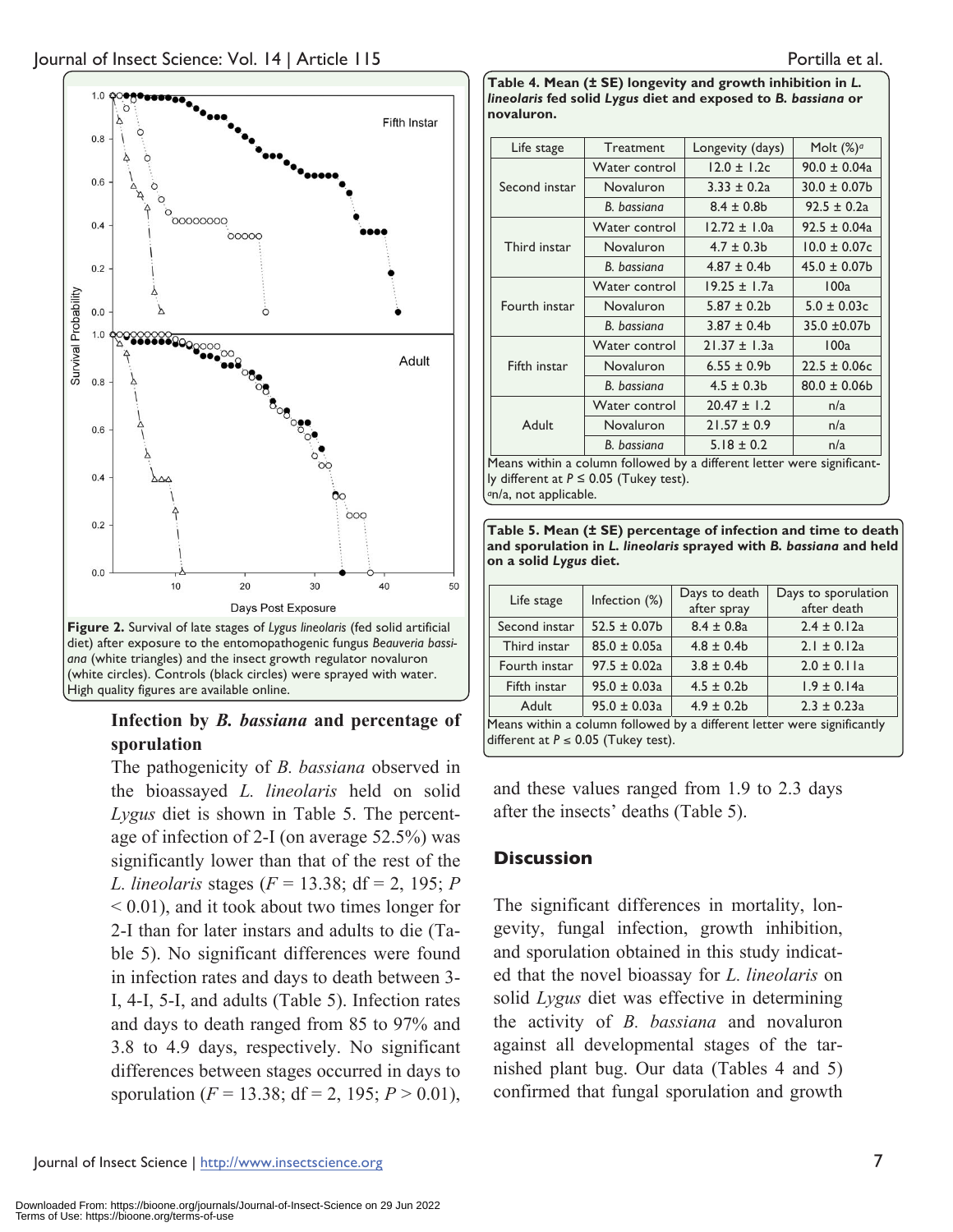disruption in *L. lineolaris* held on solid artificial diet at 27°C occurred in a period of time that ranged from two to 10 days when a concentration of  $492 \pm 71$  spores per mm<sup>2</sup> of *B*. *bassiana* was used. The fungal incubation period (i.e., the sum of days to death and days to sporulation) ranged from 5.8 to 10.8 days, depending on insect developmental time (Table 5). These results were comparable with those from previous laboratory studies that reported high mortality for *Lygus* spp. at three days or longer after inoculation at 28°C (Leland et al. 2005; McGuire et al. 2005, 2006; Spurgeon 2010). Determining the time needed for pesticides to work is important in conducting a bioassay. This time period can be more than 20 days at low temperature (12.8°C) and low concentration  $(1 \times 10^6 \text{ conidia per mL})$ (Spurgeon 2010) and may affect control mortality due to excessive insect handing when feeding the insects. For example, Lund et al. (2006) reported a control mortality of 82.8% for *L. lineolaris* nymphs and 56.4% for adults. The experimental results summarized in our study demonstrated that insects bioassayed on solid *Lygus* diet had low mortality in the control. The solid diet is used just one time from the day of insect inoculation until the end of the bioassay. This avoids the three times weekly food changes that are commonly required in the standard method when fresh green beans or florist wet foam are provided to the remaining alive insects until the end of the assay (Steinkraus and Tugwell 1997; Liu et al. 2002; Leland et al. 2005; McGuire et al. 2005, 2006; Spurgeon 2010). Avoiding insect handling could also minimize contamination. In our study, there was no mortality in the control due to fungal growth either by *B. bassiana* or other fungal contaminants. The inhibitors can last for about 20 days; after that, *B. bassiana* from infected insects can slowly grow on the diet.

Figures 1 and 2 shows the time that nymphs and adults of *L. lineolaris* were kept in the solid-diet cups to obtain longevity estimations. The shortest longevity in the controls was obtained in 2-I and 3-I and indicated that the diet did not work well for early immature stages. However, the mortality for 2-I and 3-I in this study was still two-fold lower when compared with the green-bean technique (82.4% at 10 days after application) (Lund et al. 2006). The high mortality in early instars suggested that the diet cannot be used for life cycle studies; however, it worked well in our bioassay for late-instar nymphs and adults of *L. lineolaris*. The survival trend for all *L. lineolaris* stages was significantly different between treatments  $(P = 0.01$  for log-rank test and Wilcoxon test) (Table 3). No bioassays were used to compare total adult longevity in the control vs. treated insects. However, the adult longevity obtained in this experiment for 4-I (on average 19.2 days) and 5-I (21.0 days) that reached adulthood and for adults (21.6 days) (Table 4) fit the longevity range found by Ugine (2012). He found that *L. lineolaris* longevity ranged between 17.0 and 39.4 days at temperatures lower than 32°C when insects were reared on green beans. The probability of survival presented in this investigation indicated that all *L. lineolaris* stages can survive long enough on the solid *Lygus* diet to measure growth disruption and the life cycle of *B. bassiana* on treated insects including the pathogenesis and sporogenesis phases for *B. bassiana*.

Most of the mortality studies on *L. lineolaris* are based on field and laboratory populations of adults and nymphs of unknown ages. Our investigation classified mortality from early nymphal to adult stages. The cumulative mortality of *L. lineolaris* obtained in Table 1 showed that early-instar nymphs were more susceptible to novaluron, whereas late-instar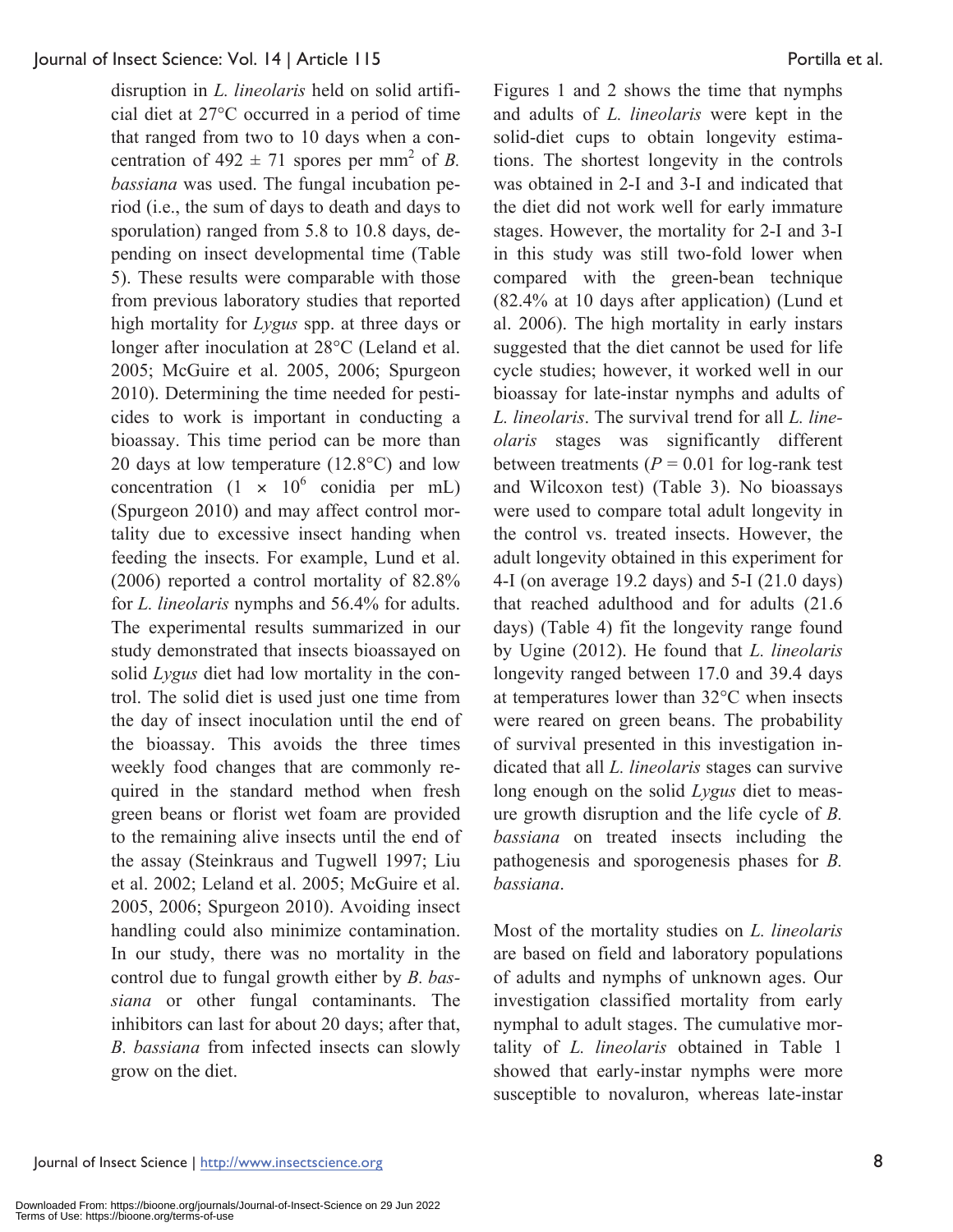nymphs were more susceptible to *B. bassiana*. The highest initial mortality of more than 65% occurred in 2-I treated with novaluron at Day 3, and all novaluron-treated 2-I were dead by Day 10. Late-instar nymphs were found to have a lower initial mortality response to novaluron, but mortality increased at Day 10 to 100% for 3-I and over 92% for 4-I and 5-I. Mortality of immature stages was different with *B. bassiana*. No significant differences were found between 2-I treated with *B. bassiana* and those in the water control (15.0 and 5.0%, respectively) at Day 3, and although the mortality of *B. bassiana*-treated 2-I increased at Day 5, more than 30% of the population survived the application at Day 10. The high mortality (greater than 47%) obtained in the water control at Day 10 for 2-I and 3-I indicated, as discussed before, that these instars had a low acceptance to the diet; therefore, the percentage of survival could be much higher for early-instar nymphs treated with *B. bassiana* under field conditions. Second instars of *L. lineolaris* were less susceptible to fungal infection than 3-I, 4-I, and 5-I. The highest initial (Day 3) mortality was found for 3-I and 4-I at 42 and 57%, respectively. All instars treated with *B. bassiana* except for 2-I ended with a mortality of 95% or more. These data suggested that *B. bassiana* and novaluron can cause high initial mortality in *L. lineolaris*, but also that a population of early instars may survive *B. bassiana* application. These results are comparable to those reported by Liu et al. (2002), who found that mortality in second instars of *L. lineolaris* varied from 35 to 98% among treatments with 18 *B. bassiana* isolates. No data were presented for late nymphal instars. Similar results were obtained by Lund et al. (2006), who reported initial mortality of 22.3% at Day 2 after novaluron spray, increasing to 66.9% at Day 5 and 97.1% at Day 10. In their study, treatments with *B. bassiana* showed a similar result, with an initial mortality of 25.5% at Day 2 and a final mortality of 95.4% at Day 10. No ages or instars of the nymphal stages were mentioned. Our results showed that under laboratory conditions, lateinstar nymphs of *L. lineolaris* were highly susceptible to *B. bassiana* and percentage of infection did not differ statistically from that of adults. Previous studies (Leland 2005, Leland et al. 2005, McGuire et al. 2006) have demonstrated that isolate NI8 had higher sporulation than other isolates. Leland (2005) estimated an  $SC_{50}$  (S: sporulation) 13.6-fold higher than that of the commercial strain. In our study, novaluron did not affect adults, and the initial and final mortality did not differ statistically from that in the water control. In novaluron-treated nymphs, percentage of molt varied depending on insect development time, but by Day 10 did not affect the percentage of immature mortality that ranged from 93 to 100%.

Field studies have shown very low susceptibility to *B. bassiana* in *Lygus* nymphs (McGuire 2002, Lund et al. 2006, Gonzales-Santarosa et al. 2010) based on sampled populations in the field at 5, 10, or 14 days after treatment. The estimated population data after those time periods could have been skewed because the collected nymphs used for that estimation may have been eggs or first or second instars at the time of the application. A similar situation may have occurred for adults, which may have originated from treated lateinstar nymphs. Therefore, estimates of nymphal and adult populations in the field with insects of unknown ages could produce variation in mortality estimates. For example, Snodgrass and Elzen (1994) reported a reduction in nymphal population of 53.8%, whereas McGuire et al. (2006) found a reduction in the nymphal population of less than 10% at 10 and 14 days after treatment. The McGuire study mentioned that the nymphs in the study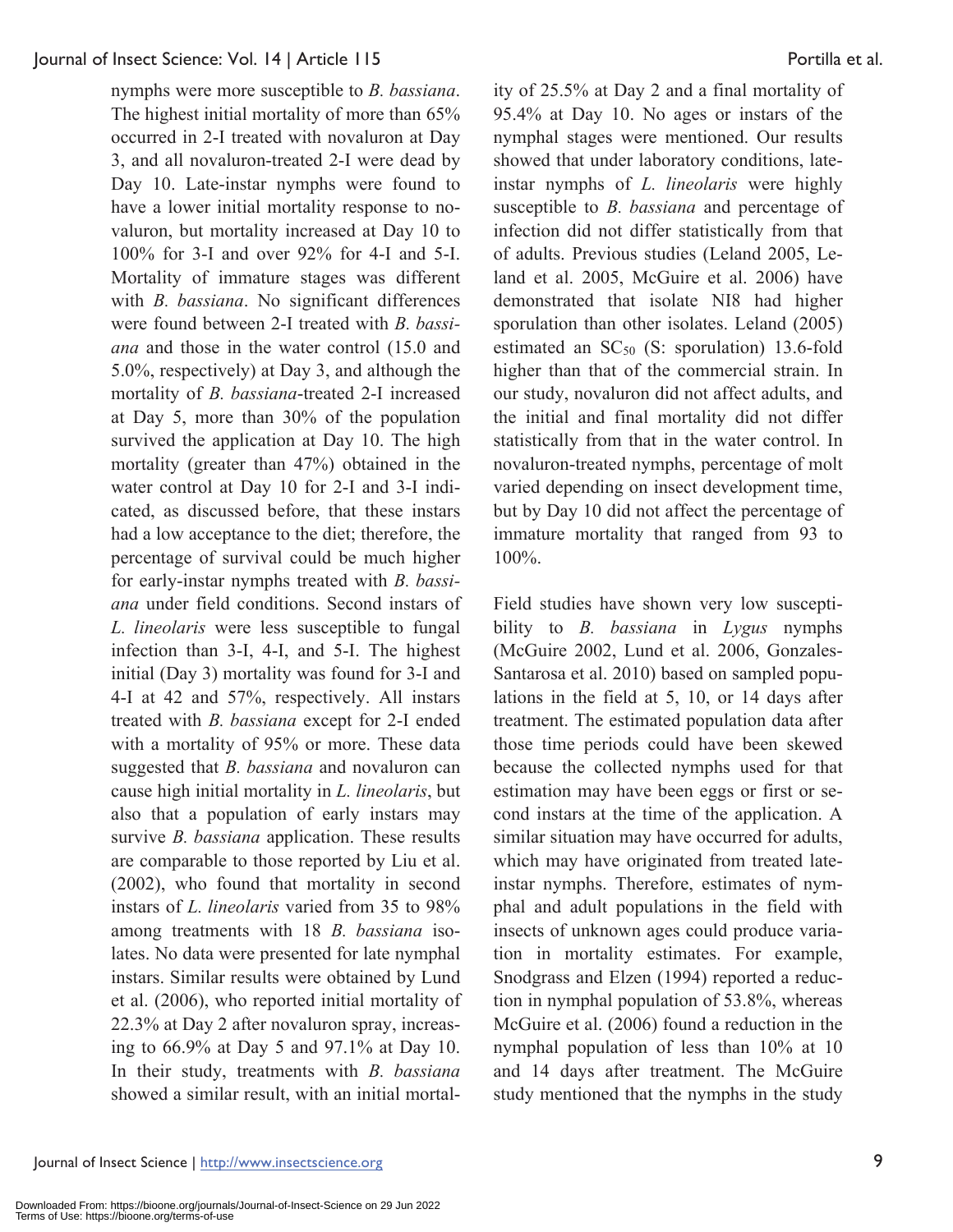were probably eggs at the time of application. In the case of adult populations, studies that reported reductions in adult populations under field conditions may have indicated that *B. bassiana* was suppressing adults and late instars.

*Beauveria bassiana* and novaluron highly affected *L. lineolaris* survival when they were applied directly to the insects in our test. Both products could be considered to have good potential to control *L. lineolaris*; however, under laboratory conditions, the low susceptibility of early-instar nymphs to *B. bassiana* and the lack of effect of novaluron on adults reduce their effectiveness for *L. lineolaris* control. As suggested by Lund et al. (2006), the combination of both products could greatly increase mortality. The authors found greater initial mortality at Day 2 and Day 5 in the combined treatments compared with *B. bassiana* and novaluron alone; however, at Day 10, the mortality in combined and individual treatments did not differ.

The solid artificial diet for *Lygus* bugs, although not optimal for early immature stages, provides a useful tool for future laboratory studies with *Lygus* spp. Use of this diet will facilitate the testing and evaluation of biological control agents before conduction of field experiments.

## **Acknowledgements**

The authors would like to thank Tabatha Nelson and Nadia Moore, USDA-ARS-SIMRU, for their valuable support in rearing the colonies of *L. lineolaris* and producing the strain NI8 of *B. bassiana*. Thanks to Debbie Boykin for statistical advice. We are also grateful to Dr. Hamed Abbas and Dr. Jian Chen (USDA-ARS-NBCL) for critically reviewing an early version of this manuscript.

## **References**

**Allison, P. D. 1995.** *Survival analysis using SAS: a practical guide*. SAS Institute, Cary, NC.

**Barbour, J. 2008.** Insecticide resistance and efficacy of novaluron and flonicamid for control of *Lygus* bugs in alfalfa seed. *Journal of Insect Science* 8:49. Available online: www.insectscience.org/8.49

**Barkley, V., and P. C. Ellsworth. 2004.** Transitioning *Lygus* chemical controls to more selective options for Arizona cotton. *Arizona Cotton Report* P-138 (May): 187–205.

**Bradley, C. A., P. P. Wood, W. E. Black, R. D. Kearns, and J. Britton. 2002.** Solid culture substrate including barley. *U.S. patent application number 20020006650*.

**Burgerjon, A. 1956.** Pulvérisation et poudrage au laboratoire par des préparations pathogenes insecticides. *Ann. Epiphyt*. 7: 675– 683.

**Capinera, J. L. 2001.** *Handbook of vegetable pests*. Academic Press, San Diego, CA.

**Fargues, J., and G. Remaudiere. 1977.** Considerations on the specificity of entomopathogenic fungi. *Mycopathologia* 62: 31–37.

**Gonzáles-Santarosa, M. G., J. C. Salazr-Torres, F. Jaimes-Albíter, S. Ramírez-Alarcón, and R. Gonzáles-Santarosa. 2010.** Eficacia de *Beauveria bassiana* (Balsamo) Vuillemin en el control de *Lygus lineolaris* (Palison de Beauvois) en fresa. *Revista Chapingo Serie Horticultura* 16: 189–193.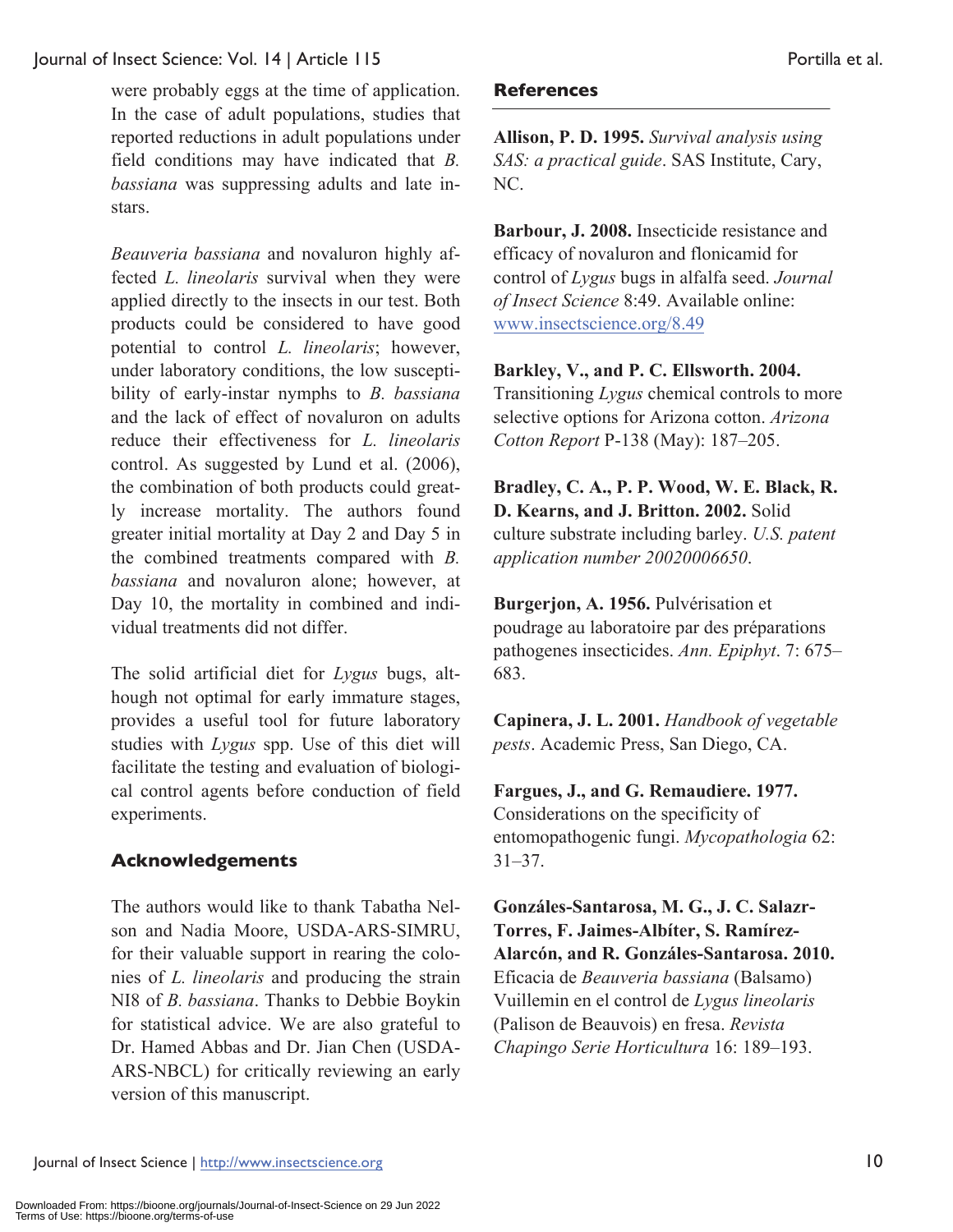**Grace, J. and S. Jaronski. 2005.** *The Joy of Zen and the Art of Fermentation or the Tao Fungi. Solid Substrate Fermentation Workshop Manual*. February 16-18, 2005. USDA/ARS/NPARL, Sidney, MT, pp. 23. Available online: www.ars.usda.gov/SP2UserFiles/Place/54360 510/The%20Art%20of%20Fermentation %204-06.pdf

**Kelton, L. A. 1975.** The plant bugs in North America (Heteroptera: Miridae). *Memoirs of the Entomological Society of Canada* 95: 1– 101.

**Leland, J. E. 2005.** Characteristics of *Beauveria bassiana* isolates from *Lygus lineolaris* populations of Mississippi. *Journal of Agricultural and Urban Entomology* 22: 57–72.

## **Leland, J. E., and R. W. Behle. 2004.**

Formulation of the entomopathogenic fungus, *Beauveria bassiana*, with resistance to UV degradation for control of tarnished plant bug, *Lygus lineolaris*, pp. 1800–1809. *In* P. Dugger, and D. A. Richter (eds.). *Proceedings, Beltwide Cotton Conferences*, vol. 2. National Cotton Council, Memphis, TN.

## **Leland, J. E., and R. W. Behle. 2005.**

Coating *Beauveria bassiana* with lignin for protection from solar radiation and effects on pathogenicity to *Lygus lineolaris* (Heteroptera: Miridae). *Biocontrol Science and Technology* 15: 309–320.

## **Leland, J. E., and G. L. Snodgrass. 2005.**

Prevalence of naturally occurring *Beauveria bassiana* in *Lygus lineolaris* (Heteroptera: Miridae) populations from wild host plants of Mississippi and pathogenicity of *B. bassiana* (GHA) among populations. *Journal of* 

*Agricultural and Urban Entomology* 23: 157– 163.

**Leland, J. E., M. R. McGuire, J. A. Grace, S. T. Jaronski, M. Ulloa, Y. Park, and R. D. Plattner. 2005.** Strain selection of a fungal entomopathogen, *Beauveria bassiana*, for control of plant bug (*Lygus* spp.) (Heteroptera: Miridae). *Biological Control* 35: 104–114.

**Leonard, R., and D. Cook. 2007.** Insecticide use strategies in mid-south cotton fields for tarnished plant bug. *Journal of Insect Science* 7:49. Available online: www.insectscience.org/7.49

**Liu, H., M. Skinner, B. L. Parker, and M. Brownbridge. 2002.** Pathogenicity of *Beauveria bassiana, Metarhizium anisopliae* (Deuteromycotina: Hyphomycetes), and other entomopathogenic fungi against *Lygus lineolaris* (Hemiptera: Miridae). *Journal of Economic Entomology* 95: 675–681.

**Liu, H., M. Skinner, M. Brownbridge, and B. L. Parker. 2010.** Characterization of *Beauveria bassiana* and *Metarhizium anisopliae* isolates for management of tarnished plant bug, *Lygus lineolaris* (Hemiptera: Miridae). *Journal of Invertebrate Pathology* 82: 139–147.

**Lund, J., T. G. Teague, D. C. Steinkraus, and J. E. Leland. 2006.** Control of the tarnished plant bug (*Lygus lineolaris*) in midsouth cotton using the entomopathogenic fungus (*Beauveria bassiana*) and the insect growth regulator Diamond®. *AAES Research Series* 552: 169–175.

**McGuire, M. R. 2002.** Prevalence and distribution of naturally occurring *Beauveria bassiana* in San Joaquin Valley populations of *Lygus hesperus* (Heteroptera: Miridae).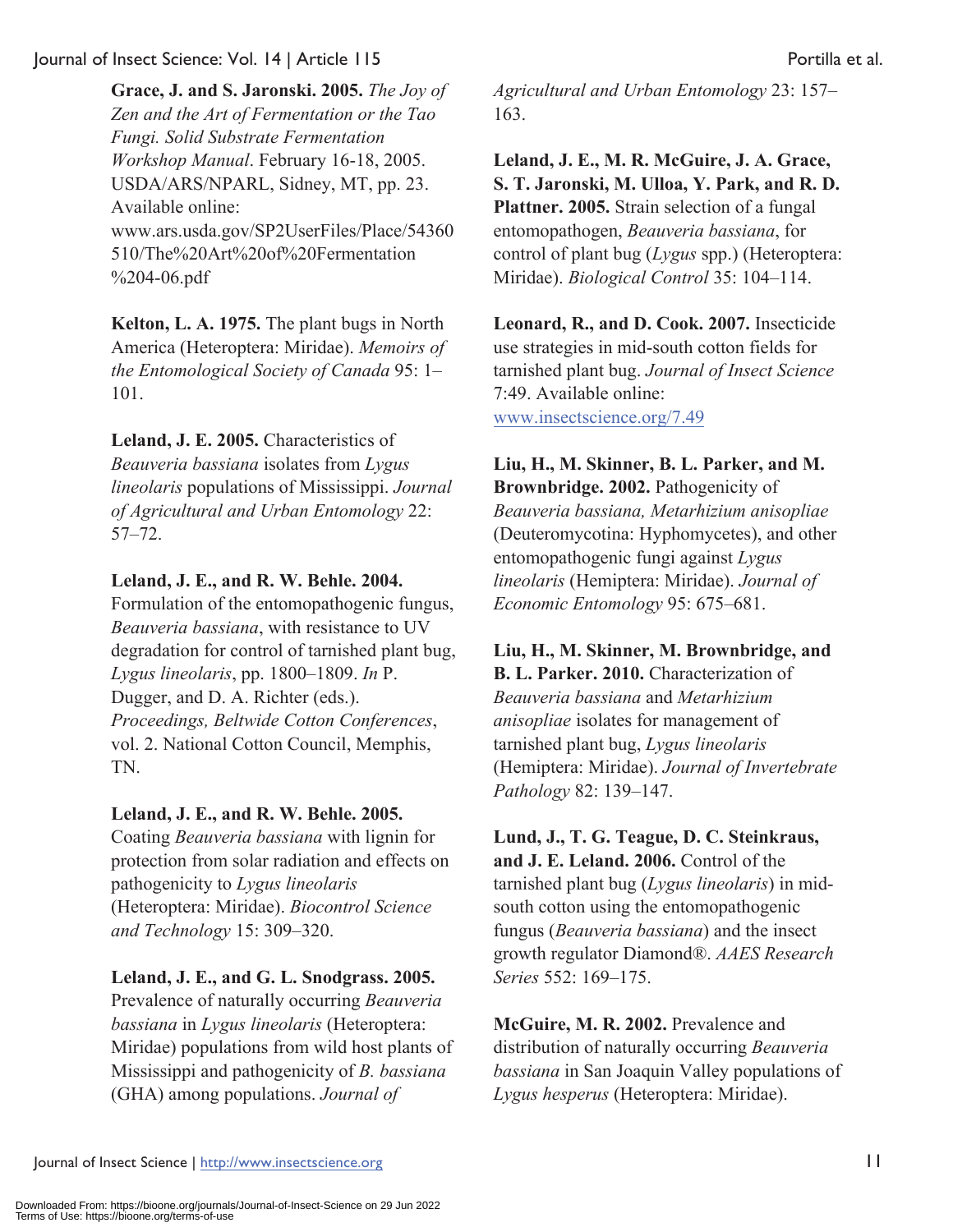*Journal of Agricultural and Urban Entomology* 19: 237–246.

**McGuire, M. R., M. Ulloa, Y.-H. Park, and N. Hudson. 2005.** Biological and molecular characteristics of *Beauveria bassiana* isolates from California *Lygus hesperus* (Hemiptera: Miridae) populations. *Biological Control* 33: 307–314.

**McGuire, M. R., J. E. Leland, S. Dara, Y. Park, and M. Ulloa. 2006.** Effect of different isolates of *Beauveria bassiana* on field population of *Lygus hesperus*. *Biological Control* 38: 390–396.

**Noma, T., and K. Strickler. 1999.** Factors affecting *Beauveria bassiana* on *Lygus hesperus* bug (Hemiptera: Miridae) in alfalfa seed fields. *Journal of Agricultural and Urban Entomology* 16: 215–233.

**Noma, T., and K. Strickler. 2000.** Effects of *Beauveria bassiana* on *Lygus hesperus* (Hemiptera: Miridae) feeding and ovipositon. *Environmental Entomology* 29: 394–402.

**Portilla, M., G. Snodgrass, and D. Streett. 2011.** Effect of modification of the NI artificial diet on the biological fitness parameters of mass reared western tarnished plant bug, *Lygus hesperus*. *Journal of Insect Science* 11:149. Available online: www.insectscience.org/11.149

## **Smith, P. R., G. M. Lorenz, W. H. Robertson, D. Plunkett, and D. R. Johnson.**

**2004.** Performance of Diamond (novaluron) for control of heliothines and plant bugs, 2003, pp. 1854–1859. In: *Proceedings, 2004 Beltwide Cotton Conference*. National Cotton Council of America, Memphis, TN.

**Snodgrass, G. L. 1996.** Pyrethroid resistance in field populations of tarnished plant bug (Heteroptera: Miridae) in cotton in the Mississippi Delta. *Journal of Economic Entomology* 89: 783–790.

## **Snodgrass, G. L., and G. W. Elzen. 1994.**

Efficacy of Naturalis-L® for adults and nymphs of the tarnished plant bug in cotton, pp. 1103–1104. *In* P. Dugger, and D. A. Richter (eds.). *Proceedings, Beltwide Cotton Conferences*, vol. 2. National Cotton Council, Memphis, TN.

#### **Snodgrass, G. L., and J. M. McWilliam.**

**1992.** Rearing the tarnished plant bug (Heteroptera: Miridae) using a tissue paper oviposition site. *Journal of Economic Entomology* 85: 1162–1166.

#### **Snodgrass, G. L., and W. P. Scott. 2002.**

Tolerance to acephate in tarnished plant bug (Heteroptera: Miridae) populations in the Mississippi River Delta. *Southwest Entomology* 27: 191–199.

**Snodgrass, G. L., J. Gore, C. A. Abel, and R. Jackson. 2009.** Acephate resistance in population of the tarnished plant bug (Heteroptera: Miridae) from the Mississippi River Delta. *Journal of Economic Entomology* 102: 699–707.

**Snodgrass, G. L., R. E. Jackson, O.P. Perera, C. Allen, and R. G. Luttrell. 2011.** Utilization of tall goldenrod by the tarnished plant bug (Hemiptera: Miridae) in the production of overwinter adults and as a possible food source. *Southwest. Entomol*. 36:226-232.

**Spurgeon, D. W. 2010.** Efficacy of *Beauveria bassiana* against *Lygus hesperus* (Hemiptera: